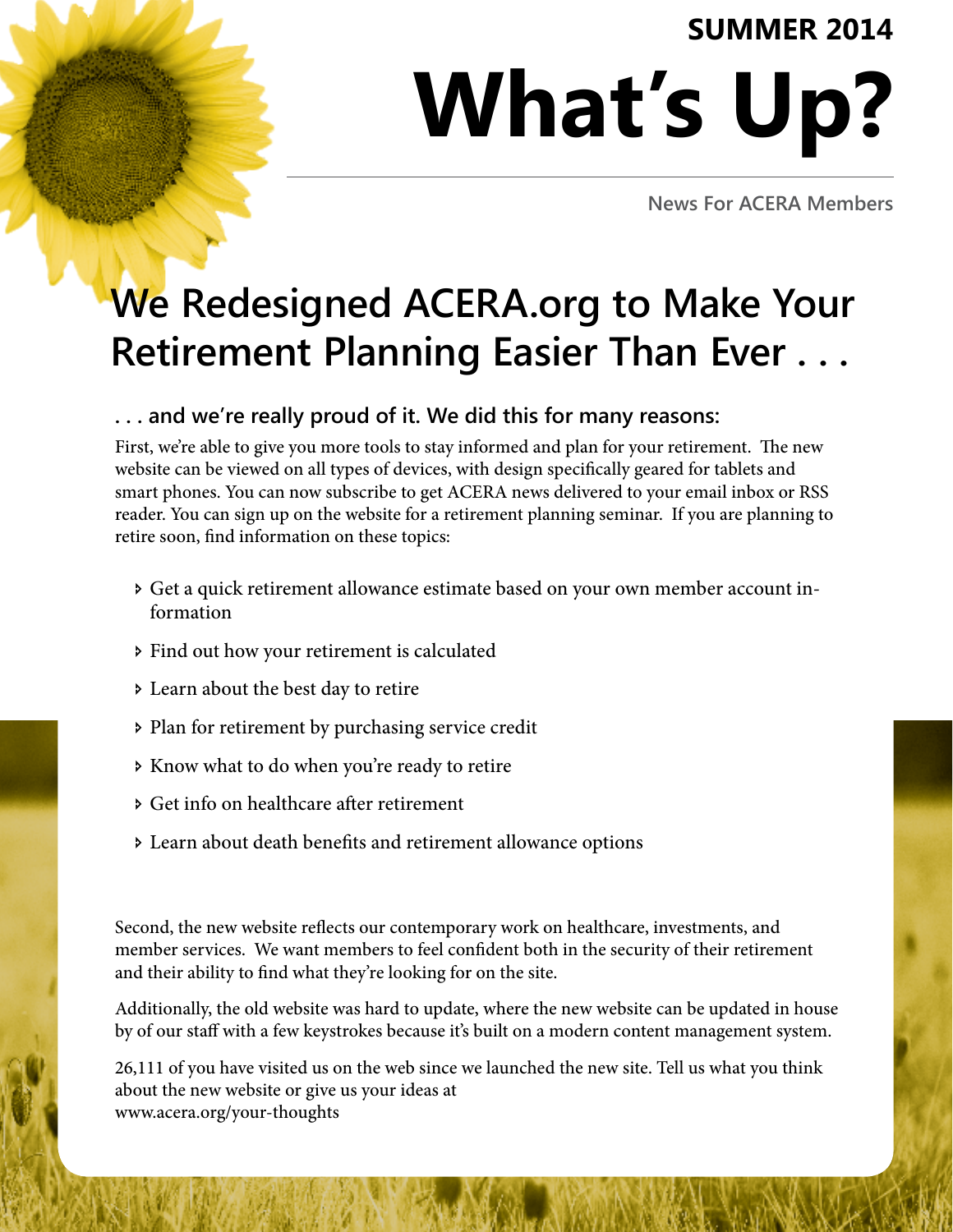## **Members Must Declare Intent to Purchase Certain Types of Service Credit**

If you're currently an active or deferred ACERA member, and you think you may want to purchase certain types of service credit in the future, you have one year to declare your intent to purchase that service credit, based on government code sections adopted by Alameda County and recently added to ACERA's membership policy.

By declaring your intent to purchase the time, you are under no obligation to actually make the purchase; however, if you don't make the declaration, you will lose your eligibility to ever purchase the time. Once you declare your intent, you may make the purchase any time prior to retirement. Visit www.acera.org/ service-credit if you're curious about how service credit affects your retirement.

## **Deadlines to Declare Your Intent**

The declaration deadline for members hired prior to April 2014 is April 7, 2015. The declaration deadline for members hired during or after April 2014 is one year after your date of hire to a full-time permanent position qualifying you for membership.

## **Types of Service Credit for Which You Must Declare Intent to Purchase**

- Ð Part-time or Service-as-needed
- Ð Project
- Ð TAP (County Temporary Assignment Pool)
- Ð Temporary (not with temporary agency)
- Ð Intermittent (Seasonal)
- Ð Other prior public service time from outside agencies

#### **How to Declare Your Intent**

Complete an Intent to Purchase Service Form at www.acera.org/intent.

## **Do I Have to Declare Intent to Purchase Other Types of Service Credit?—No.**

Purchasing other types of service credit does not require a declaration of intent. You may purchase these at any time prior to retirement. These include:

- Ð Medical Leave Without Pay (upon returning from leave)
- Ð Military Leave During Membership (upon returning from leave)
- Ð Redeposit of Prior Membership
- Ð Days prior to membership (the days between your date of hire and first date of membership)

## **If I've Already Purchased the Service, Do I Have to Declare My Intent?—No.**

## **What if I'm Not Sure?**

If you're unsure of whether you have eligible service to purchase, but might like to purchase it if available, please feel free to go ahead and complete an Intent to Purchase Service Form.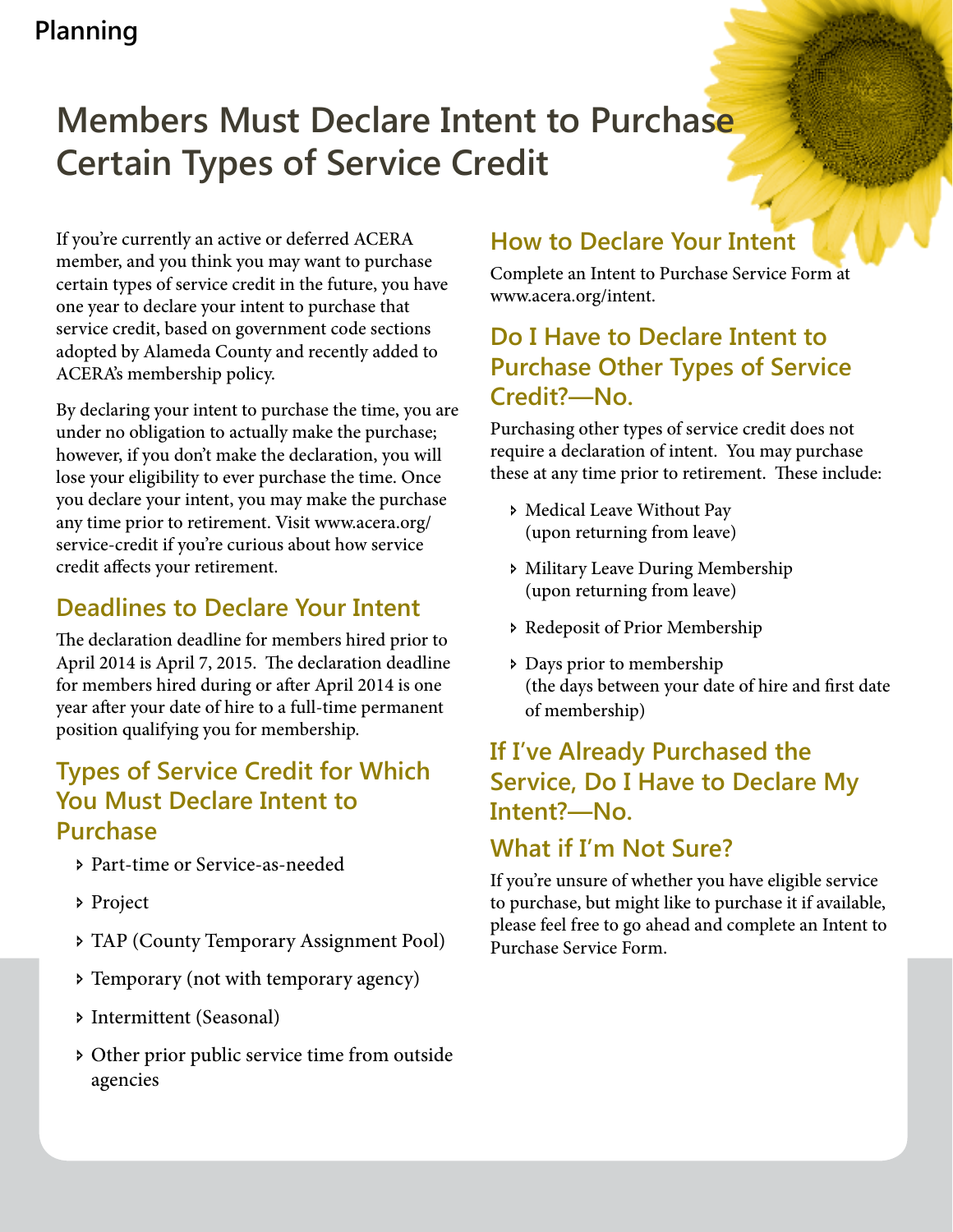## **Investment**

## **What's Up – 4th Quarter 2013**

During the fourth quarter of 2013, the Retirement Board adopted the amended ACERA Real Estate Strategic Plan, Objectives, Policies, and Procedures and the 2013–2014 Investment Plan for ACERA's Real Estate Portfolio. The Board also approved a \$50 million commitment to an Investment in ACERA's Real Estate Portfolio.

ACERA is a long-term investor with a welldiversified, conservative portfolio. For the quarter ending December 31, 2013, ACERA's Total Fund returned 6.0%, ranking in the 19th percentile and finished the fourth quarter at a market value in excess of \$6.6 billion. Domestic Equities returned 10.0%, International Equities returned 5.7%, and Fixed Income returned 0.8% during the fourth quarter. ACERA's Real Estate managers composite and Private Equity and Alternatives Return Leading Strategies (PEARLS) composite returned 3.4% and 4.5%, respectively, during the fourth quarter. The Real Return Pool composite returned -0.7% during the fourth quarter.

#### **Investment Returns for 4th Quarter, 2013\***





ACERA's net position grew \$1.0 billion in 2013, the highest earnings yield of any year since its inception in 1948. The growth raised the market value of assets to \$6.6 billion as of December 31, 2013, and delivered a substantial 20.2% (gross) rate of return, ranking ACERA in the upper 8th percentile among its peer funds—outperforming 92% of the other

funds and far exceeding ACERA's top 25th percentile goal. And this 2013 growth follows an impressive 15.0% return for 2012.

Accordingly, ACERA's actuarial value of assets has seen some recovery, as the smoothed losses from 2008 have now been recognized. Even with all this good news, it's prudent for members to refrain from expecting these exceedingly high earnings every year, as ACERA's actuarial assumptions for future long-term earnings are expected to average 7.8% per year.

In 2014, the Board of Retirement created a Budget Committee to provide greater Board oversight of operating and administrative expenses. The committee will meet quarterly throughout the year to conduct reviews and monitor expenses. For more information about what's going on at ACERA, visit www.acera.org for a complete calendar of public Board and committee meetings.

Vincent P. Brown

Unest & Brown



- Returns for periods greater than one year are annualized. Results of all publicly traded investments are presented in a format consistent with the CFA Institute's Global Investment Performance Standards®.
- \*\*As of December 2012, the Policy Index is 32% Russell 3000/ 11.25% Barclays Aggregate/ 2.25% Citigroup WGBI - ex US/ 1.5% Barclays High Yield/ 27% MSCI ACWI - ex US IMI/ 6% ODCE/ 15% Russell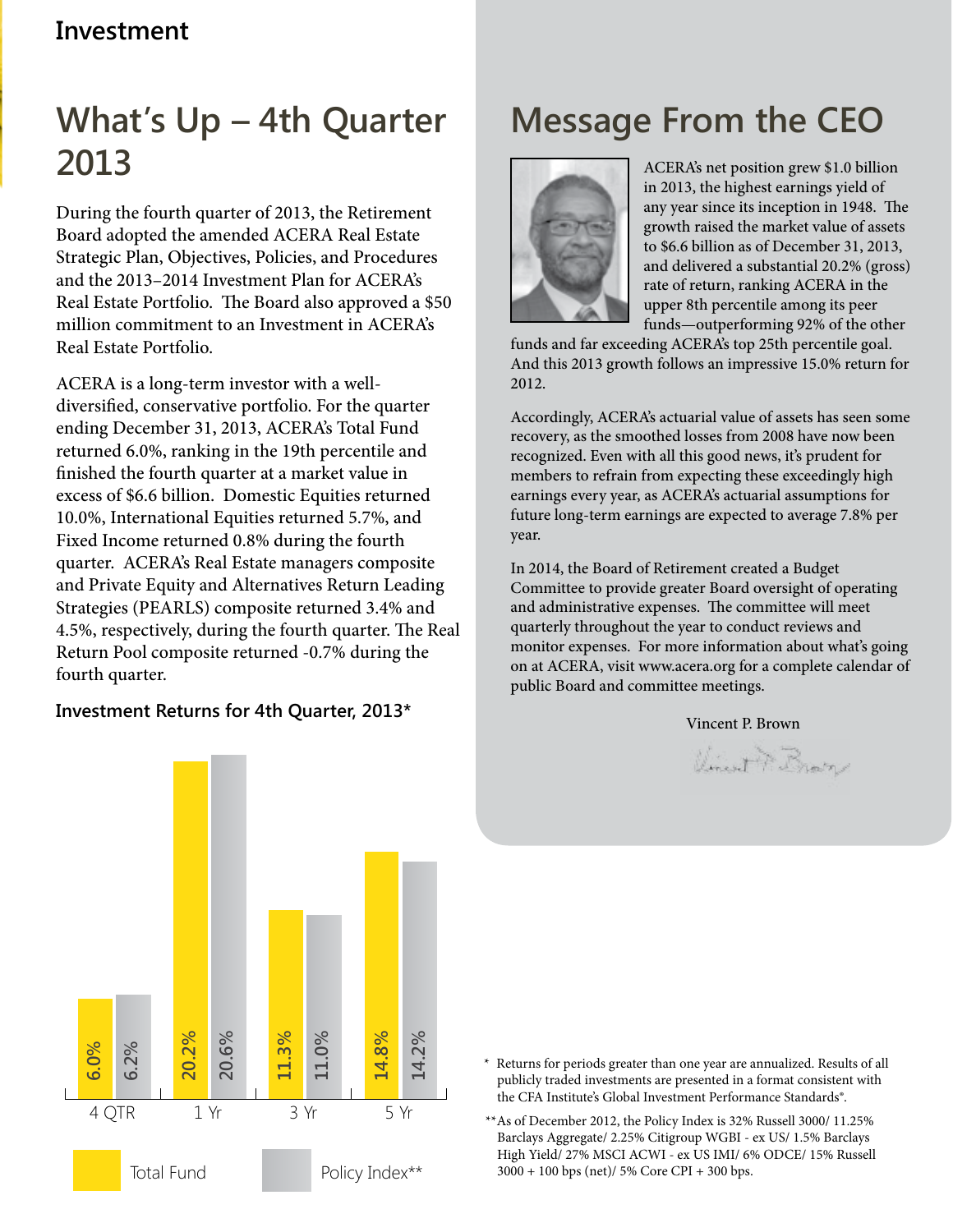

# **LIVE WELL**

## **Cook at Home and Live Longer, Better**

If you are leading a busy lifestyle and you are dining out frequently, making a point to eat at home more often can increase your lifespan, health, and happiness. Here are just a few ways:

## **Save Money**

Restaurant food is more expensive because it has the addition of the restaurant's costs, labor, and profit added to it, a large markup on drinks, and a tip to the service staff. For the cost of one \$40 restaurant meal for two, you could feed those same to two people for 3-4 days cooking at home.

If you saved \$30 a week by reducing your eating out by just one time per week, that would add up to \$1560 a year. Earning a conservative 6% interest, money saved from that one act would grow to over \$185,000 over 30 years (assuming 3.2% inflation).

## **Feel Better and Live Longer**

To keep costs down, most restaurants will use the cheapest cooking oils, meats, vegetables, and other ingredients they can find. This may result in low quality or unhealthy ingredients being included in your meal. At home, you can use the freshest and highest-quality ingredients and also know exactly what you are eating. Fresher, higher quality food usually contains more nutrients that give you increased energy, better health, and greater longevity:

A study published in 2011 in Cambridge University's journal Public Health Nutrition followed 1,888 people age 65 or older and found that people who cooked at home for about 5 times per week were 47% more likely to be alive after the 10-year study concluded.<sup>1</sup>

## **Grow Your Relationships**

Eating together is fun! One of life's greatest pleasures is sharing good food with someone you love, either in a romantic relationship, or simply a family member or friend. It can also help you live longer. A 20-year Mayo Clinic study of 4,000 seniors showed that those who engaged in ongoing social activities as they aged generally lived longer.<sup>2</sup>

If you have a family with children, over the past 15 years researchers have confirmed what parents have known for a long time: sharing a family meal is good for the spirit, the brain and the health of all family members. Recent studies link regular family dinners at the dinner table (not at the TV) with many behaviors that parents strive for: lower rates of substance abuse, teen pregnancy and depression, as well as higher grade-point averages and self-esteem. Studies also indicate that dinner conversation is a more potent vocabulary-booster than reading, and the stories told around the kitchen table help our children build resilience. The icing on the cake is that regular family meals also lower the rates of obesity and eating disorders in children and adolescents. What else can families do that takes only about an hour a day and packs such a punch?<sup>3</sup>

For more on this, see the post Benefits of the Dinner Table Ritual in the Lifestyle section of www.acera.org.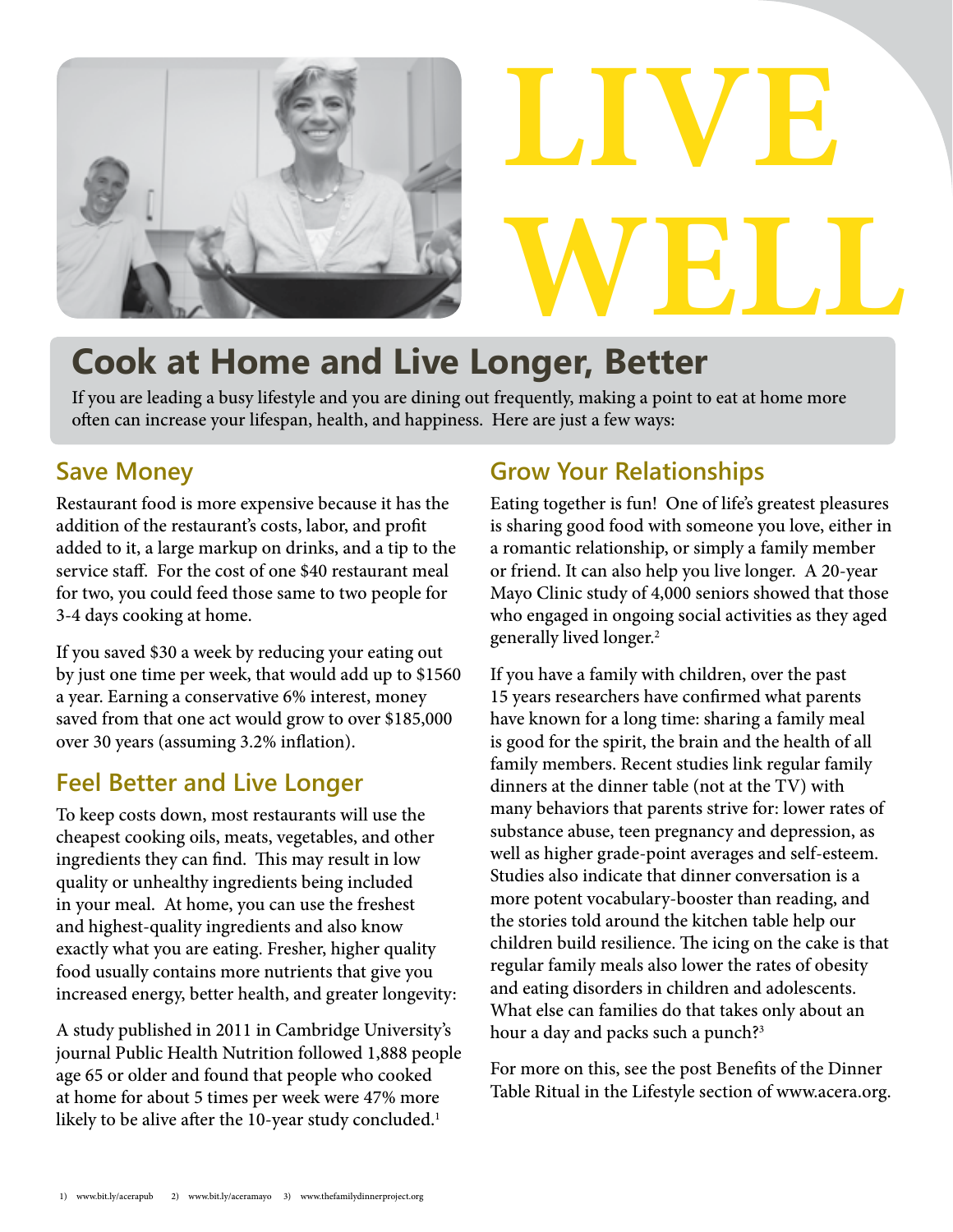## **What is ACERA Doing to Sustain Retiree Health Benefits?**

Each year, ACERA receives a report from our actuaries that projects the lifespan of the Supplemental Retiree Benefit Reserve (SRBR). The SRBR is the fund that provides eligible retirees benefits for medical, dental, vision, Medicare Part B, Supplemental COLA, and lump sum death benefits. ACERA staff analyzes the SRBR report to provide annual recommendations to the Board of Retirement that will promote the sustainability of these benefits.

In 2012, the SRBR benefits were at the brink of falling below our sustainability standards, while at the same time, some of our Medicare healthcare plans were becoming unsustainable. To solve this problem, we eliminated two expensive group plans for Medicare-eligible retirees, and replaced them with much more affordable individual plans through a private Medicare exchange, now called OneExchange. The premium for the more expensive group plan was \$493 per month, and that's not including a likely annual cost inflation increase of 5-10%. After analyzing the cost for coverage through OneExchange over the first year, the average cost per retiree was \$215 per month. This resulted in savings of over half the previous cost, providing a total savings of \$2.5 million for 2013. A similar cost reduction will be realized every year going forward (but depending on future enrollment and Medicare plan costs).

Due to this savings, plus the \$72.2 million increase to the SRBR in 2013, our actuary raised its annual projected sustainability of the SRBR to 18+ years, from 15 in their preliminary report for 2014.

For the most part, retirees experienced the same level of medical plan coverage. Over 90% of enrollees had more than sufficient amounts to cover costs reimbursed for premiums and co-pays provided by ACERA's Monthly Medical Allowance.

#### **We Won't Offer an Exchange Option to Early Retirees for 2015**

For our non-Medicare eligible retirees (usually under age 65), we researched the possibility of providing a private health insurance exchange option, and conducted an RFP to gather responses and information from exchange firms. Unfortunately, we found that the market for early retiree exchanges is still too early in its developmental stage for ACERA to be sure our members have access to affordable, quality coverage. However, eligible early retirees will still be able to enroll in our group plans and continue to receive subsidies if eligible. ACERA will continue to monitor the private exchange market for potential future coverage.